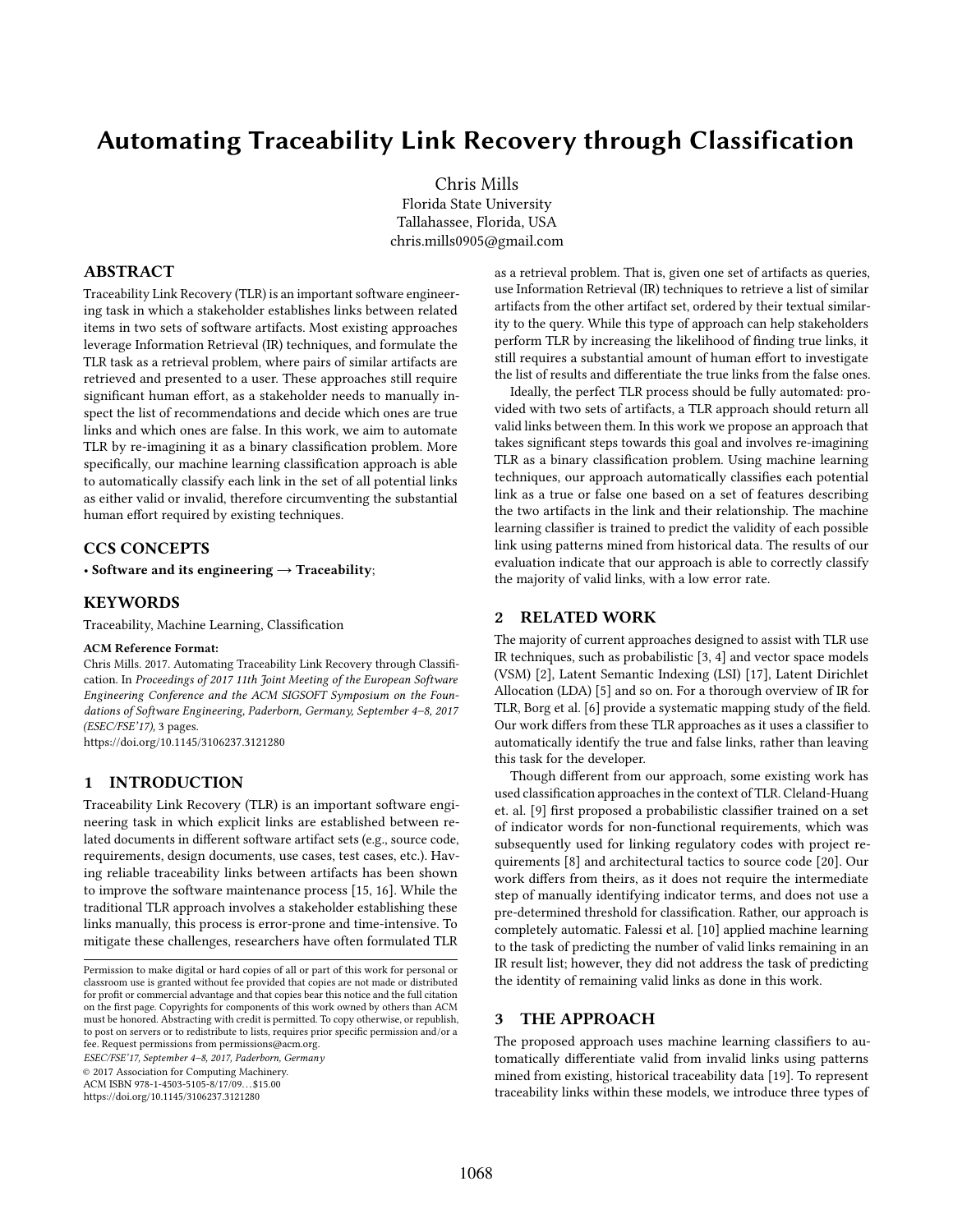Table 1: Software Systems Used in Evaluation

<span id="page-1-1"></span>

| System      | <b>Possible Links</b> | Valid Links   | <b>Artifact Types</b> |  |
|-------------|-----------------------|---------------|-----------------------|--|
| $CM-1$      | 1166                  | 45 (3.86%)    | High-R, Low-R         |  |
| eAnci       | 7645                  | 554 (7.25%)   | UC, CC                |  |
| eTour       | 6728                  | 366 (5.44%)   | UC, CC                |  |
| <b>SMOS</b> | 6700                  | 1044 (15.58%) | UC, CC                |  |
| iTrust      | 1551                  | 58 (3.74%)    | UC. CC                |  |
| EasyClinic  | 1410                  | 93 (6.60%)    | UC. CC                |  |
| EasyClinic  | 2961                  | 204 (6.89%)   | TC, CC                |  |
| EasyClinic  | 1260                  | 83 (6.59%)    | ID, TC                |  |
| EasyClinic  | 600                   | 26 (4.33%)    | ID, UC                |  |
| EasyClinic  | 1890                  | 63 (3.33%)    | TC, UC                |  |
| EasyClinic  | 940                   | 69 (7.34%)    | ID, CC                |  |
| Total       | 32821                 | 2605 (7.94%)  |                       |  |

High-R = High-level Requirements, Low-R = Low-level Requirements, UC = Use Cases, CC = Code Classes, ID = Interaction Diagrams, TC = Test Cases

features: IR Ranking, Query Quality (QQ), and Document Statistics Features:

- IR Ranking: These features represent the similarity of the two documents in a possible link as a pair of ranks derived from using either document as a query to find the other. Features can be generated for any number of IR techniques, and in this work we used standard VSM, BM25, and two language smoothing models: Jelinek Mercer and Dirichlet.
- QQ: These features help the model differentiate cases in which IR Ranking features are high (i.e., the documents in a possible link have low textual similarity) because the link is invalid from those in which the features are artificially elevated due to one or both documents being poor quality queries. Metrics from [\[18\]](#page-2-14) are applied to both documents in the potential link.
- Document Statistics: These features represent basic statistics about the documents (i.e., software artifacts) themselves, namely the size of each document (i.e., number of non-unique words), the size of each document's vocabulary (i.e., number of unique words), and the percentage of terms that overlap between the two documents.

Using these features, we investigate several classification algorithms: Random Forest, Decision Trees (J48), Näive Bayes, and k-Nearest Neighbors (KNN) with  $k = 5$ . In each case, the Weka<sup>[1](#page-1-0)</sup> implementation is used with default parameters. Table [1](#page-1-1) shows the data used in our evaluation of the approach, which includes eleven datasets from six software projects, involving six different types of artifacts. These datasets were chosen as they have frequently been used to evaluate new techniques for TLR [\[1,](#page-2-15) [11,](#page-2-16) [12\]](#page-2-17). As expected, there is a significant class imbalance between valid and invalid links, at an average ratio of 1 : 13. Unless addressed, this can represent an obstacle for the correct classification of valid links. Therefore, we apply Synthetic Minority Oversampling TEchnique (SMOTE) [\[7\]](#page-2-18) and majority undersampling [\[13\]](#page-2-19) to balance the data for our evaluation.

When evaluating our approach we are most concerned with two metrics: True Positive Rate (TPR) and False Positive Rate (FPR), which are given by equations [1](#page-1-2) and [2](#page-1-3) respectively. In both we use the abbreviations TP (true positives), FP (false positives), TN (true negatives), and FN (false negatives) to denote the number of

<span id="page-1-4"></span>

| Table 2: Average TPR and FPR for each classification algo- |  |
|------------------------------------------------------------|--|
| rithm using either SMOTE or majority undersampling         |  |

|               | <b>SMOTE</b> |       | Undersampling |            |
|---------------|--------------|-------|---------------|------------|
| Algorithm     | <b>TPR</b>   | FPR   | <b>TPR</b>    | <b>FPR</b> |
| I48           | 0.657        | 0.041 | 0.870         | 0.152      |
| <b>KNN</b>    | 0.656        | 0.057 | 0.882         | 0.276      |
| Näive Bayes   | 0.741        | 0.194 | 0.836         | 0.234      |
| Random Forest | 0.695        | 0.017 | 0.927         | 0.122      |

each provided by model evaluations. TPR is equivalent to Recall, and represents the percentage of valid links that were retrieved by the approach. FPR is the proportion of false positives in the classification (i.e., invalid links predicted to be valid links).

<span id="page-1-2"></span>
$$
TPR = \frac{TP}{TP + FN} \tag{1}
$$

<span id="page-1-3"></span>
$$
FPR = \frac{FP}{FP + TN} \tag{2}
$$

Note that each of the datasets involved in this study are comprised of three components: textual representations of two software artifact sets and a list of known valid links derived from the original developers of the systems. We use standard ten-fold cross-validation to analyze the performance of each aforementioned algorithm. Using this technique, we randomly segment the available data into two sets: the training and testing sets. For each trial, we use 90% of the data to train a model that is then evaluated on the remaining 10%. This process is performed ten times, ensuring that for each trial a single data point is only included in one testing set. The results of these trials are then averaged to obtain a single set of performance metrics.

#### 4 INITIAL RESULTS

Table [2](#page-1-4) shows the results from our preliminary evaluation. We aim to determine the "best" classification algorithm and balancing technique to use for TLR. Because the ultimate goal of this research is to develop a fully automated approach, minimizing FPR is of particular interest. This is because even though our aim is to correctly classify a large percentage of the valid links, if these valid links are buried in a large number of false positives, a user would be needed to refute those false positives, therefore invalidating the automatic nature of the approach.

In terms of TPR when using SMOTE, Näive Bayes is able to retrieve the largest percentage of valid links on average; however, Random Forest retrieves less than 5% fewer links with a dramatic decrease in FPR. That is, it retrieves slightly fewer links with much higher reliability. In the case of undersampling, Random Forest is able to retrieve more than 90% of the valid links on average, more than all the other algorithms, while also maintaining a lower FPR. These preliminary results suggest that Random Forest is the most promising classifier for this task. Furthermore, while undersampling improves TPR, it also increases FPR. These differences between balancing approaches suggests that the mechanism used to address class imbalance is important to overall performance, and that some

<span id="page-1-0"></span><sup>1</sup><http://www.cs.waikato.ac.nz/ml/weka/>